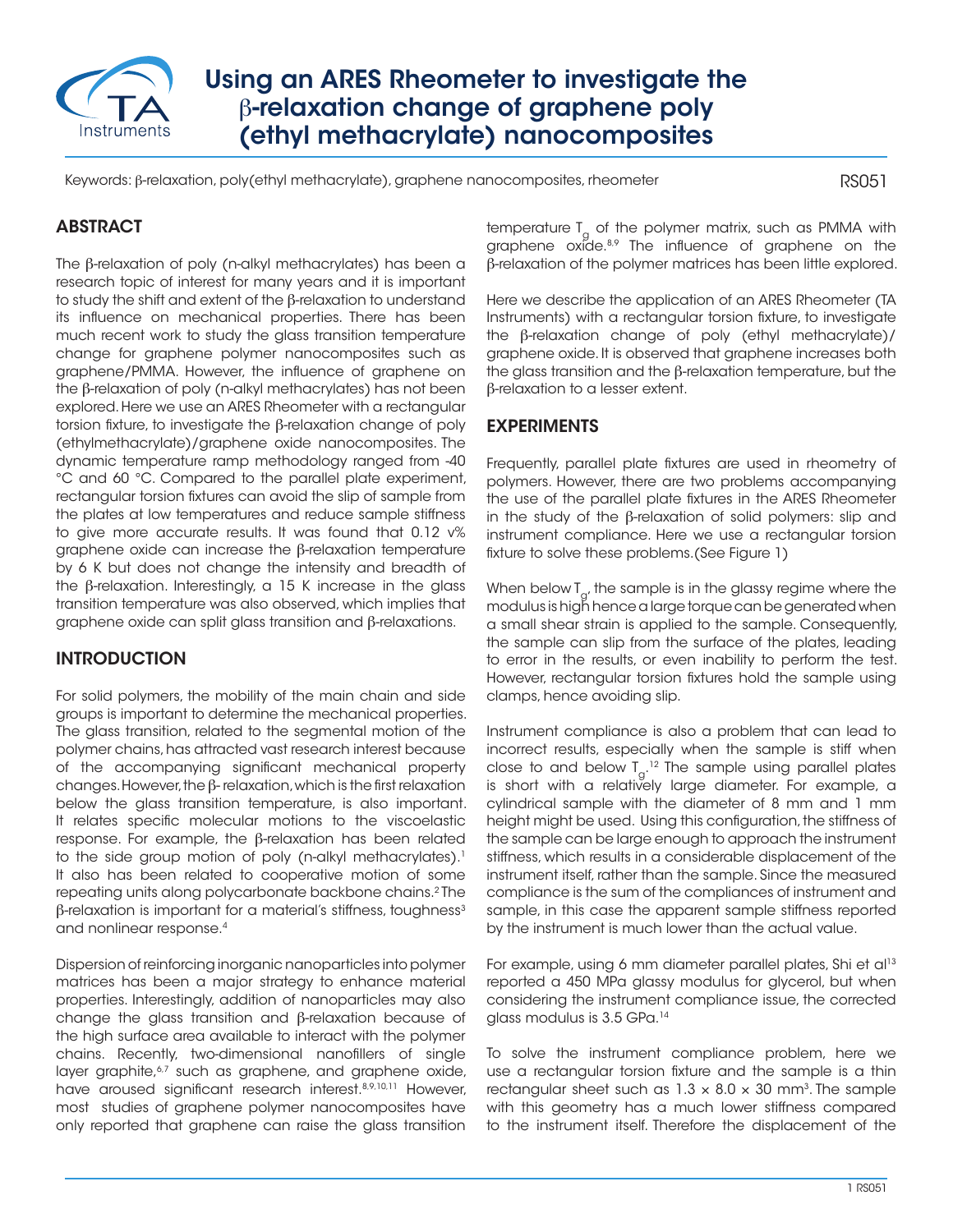instrument itself is very small and can either be neglected or a small correction can be made.

of poly (ethyl methacrylate), similar to results reported for an epoxy/ POSS nanocomposite system.16



*Figure 1: The Rectangular torsion fixture of the ARES rheometer used to measure the* β*−relaxation of PEMA/graphene oxide*



*Figure 3: DSC results for PEMA and PEMA GO 0.12 vol %*

To study the β-relaxation of PEMA/graphene oxide, dynamic temperature ramps were run from -40 to 60 °C at 1Hz (2π rad/s) frequency, 0.02 % strain and a heating rate of 1°C / min, in auto-tension mode. The sample was prepared as described previously<sup>11</sup> and molded through compression molding using a hot-press at 473 K for 5 mins.

#### RESULTS

The β-relaxation can be located by the temperature at which there is a loss modulus  $G''(\omega)$  peak. It was found that 0.12  $\nu\%$ graphene oxide can increase the β-relaxation temperature by 6 K but doesn't change the intensity of β- relaxation peak. (Figure 2) This indicates that graphene oxide does not reinforce PEMA by suppressing the β-relaxation as would be the case for an anti-plastizer.<sup>15</sup>



F*igure 2: Temperature dependence of the storage and loss shear moduli for PEMA and PEMA GO 0.12 vol %*

Interestingly, Q20 DSC gives a 15 K increase of the glass transition temperature of PEMA.(Figure 3) The incorporation of graphene oxide splits the glass transition and β-relaxation

#### **CONCLUSION**

An ARES rheometer with a rectangular torsion fixture was used to study the β-relaxation change of a poly (ethyl methacrylate) upon the addition of graphene oxide. The incorporation of 0.12 vol % of graphene oxide does not suppress the β-relaxation and it can shift both β-relaxation temperature and  $T_a$  to higher temperatures. We also report an increase in the distance between β-relaxation and glass transition.

#### ACKNOWLEDGEMENT

This work was contributed by Xiguang Li, under the supervision of Gregory B. McKenna in the Department of Chemical Engineering at Texas Tech University, as part of the TA Instruments Student Applications Award Program. The authors acknowledge the John R. Bradford Endowment at Texas Tech University and the National Science Foundation under grant CHE-1112416 both for partial support of this work.

#### **REFERENCES**

- 1. J. Heijboer In Physics of Non-crystalline Solids; Prins, E. B.J. A., Ed.; Wiley: New York, 1965.
- 2. A.F. Yee and S.A. Smith, Macromolecules 1981, 14, 54.
- 3. R. F. Boyer, Polymer Engineering & Science, 1968, 8, 161.
- 4. A. Flory and G. B. McKenna, Macromolecules 2005, 38, 1760
- 5. S. Cervenya, S.N. Goyanesa, A.J. Marzoccaa and G.H. Rubioloa, Polymer , 1999, 40, 1495
- 6. K. Geim and K.S. Novoselov, Nat. Mater, 2007, 6, 183
- 7. H. Kim, A.A Abdala and C.W. Macosko, Macromolecules, 2010, 43, 6515
- 8. T. Ramanathan, A.A Abdala, S. Stankovich, D.A. Dikin, M. Herrera-Alonso, R.D. Piner, D.H. Adamson, H.C. Schniepp, X. Chen, R.S. Ruoff, S.T. Nguyen, I.A. Aksay, R.K. Prud'Homme and L.C. Brinson, Nature Nanotechnol,